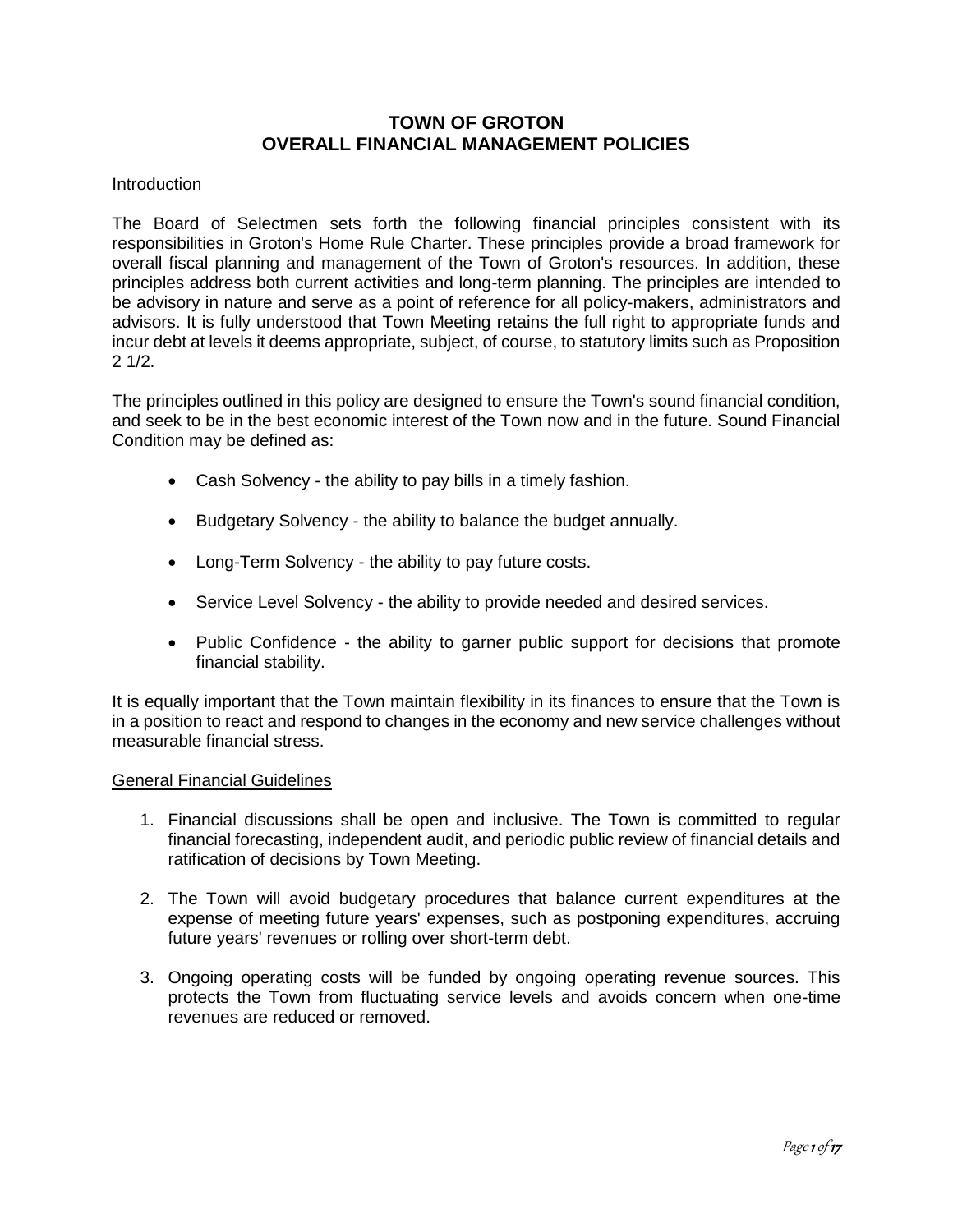Increases in ongoing operational revenue beyond the statutory 2-1/2 % shall be used according to the following priorities:

- a. Assuring that unassigned fund balance, stabilization funds, and other funding requirements reach their appropriate levels, based on periodic review of capital needs (see #s 4 & 5 below);
- b. Leveling, or if possible, decreasing the tax rate, and only after these three priorities are met;
- c. Increasing service levels or other operational expenses

The Town Manager will prepare five-year revenue and expenditure projections to support the annual budget setting process and to ensure the policies presented herein are satisfied. The projection will be presented to both the Board of Selectmen and Finance Committee as part of the Town Manager's Proposed Operating Budget and adopted as part of the Budget Process.

- 4. The Town will maintain a Stabilization Fund as the second of its two primary financial reserves. It shall be the goal of the Town to achieve and maintain a balance of at least 5% of the current annual budget, exclusive of Enterprises and the Community Preservation Fund.
- 5. The Town will maintain a Capital Stabilization Fund to defray the cost of new equipment, building maintenance, and capital improvements to town land and buildings to the extent that these costs may be funded by the Fund's balance. (See Debt Management Policies for costs exceeding the Fund's balance, which may be funded by borrowing.) It shall be the goal of the Town to maintain a balance in this fund of at least 1.5% of the Town's current annual budget, exclusive of Enterprises and the Community Preservation Fund.
- 6. The Town will continue to maintain a Conservation Fund to be used in part for the purchase of land, or conservation restrictions or agricultural preservation restrictions on lands that exhibit high value for protection because they contain important natural resources. The Conservation Commission is responsible for formulating and prioritizing a list of such parcels so that a plan may be established for future purchases. It shall be the goal to maintain a balance in the Conservation Fund of at least 2% of the town's current annual budget, exclusive of Enterprises and the Community Preservation Fund; and to the extent possible, deposits to the Conservation Fund should come from the Community Preservation Surtax.
- 7. The Town shall maintain a Community Preservation Fund in accordance with the current law. The fund will be managed in a manner that will guarantee payment of current debt service prior to approving new capital costs. Borrowing shall be managed in order to assure that no more than a total 75% of CPA receipts, not including annual contributions to the fund by the Commonwealth, are dedicated to debt service in compliance with Massachusetts Department of Revenue IGR 00-209 and File #2004-464.
- 8. The Town shall monitor its Special Revenue Funds (Gifts, Grants, and Trusts) and its Enterprise Funds to assure the solvency of these funds and avoid undue stress on the general fund. To this end, a) Enterprise policies shall require that rates be set to ensure revenues are sufficient to fund all operating costs and debt service and fund retained earnings, unless there is an explicit policy implemented by the Town to provide General Fund support to the Enterprise. In addition, b) Enterprise policies shall include a goal for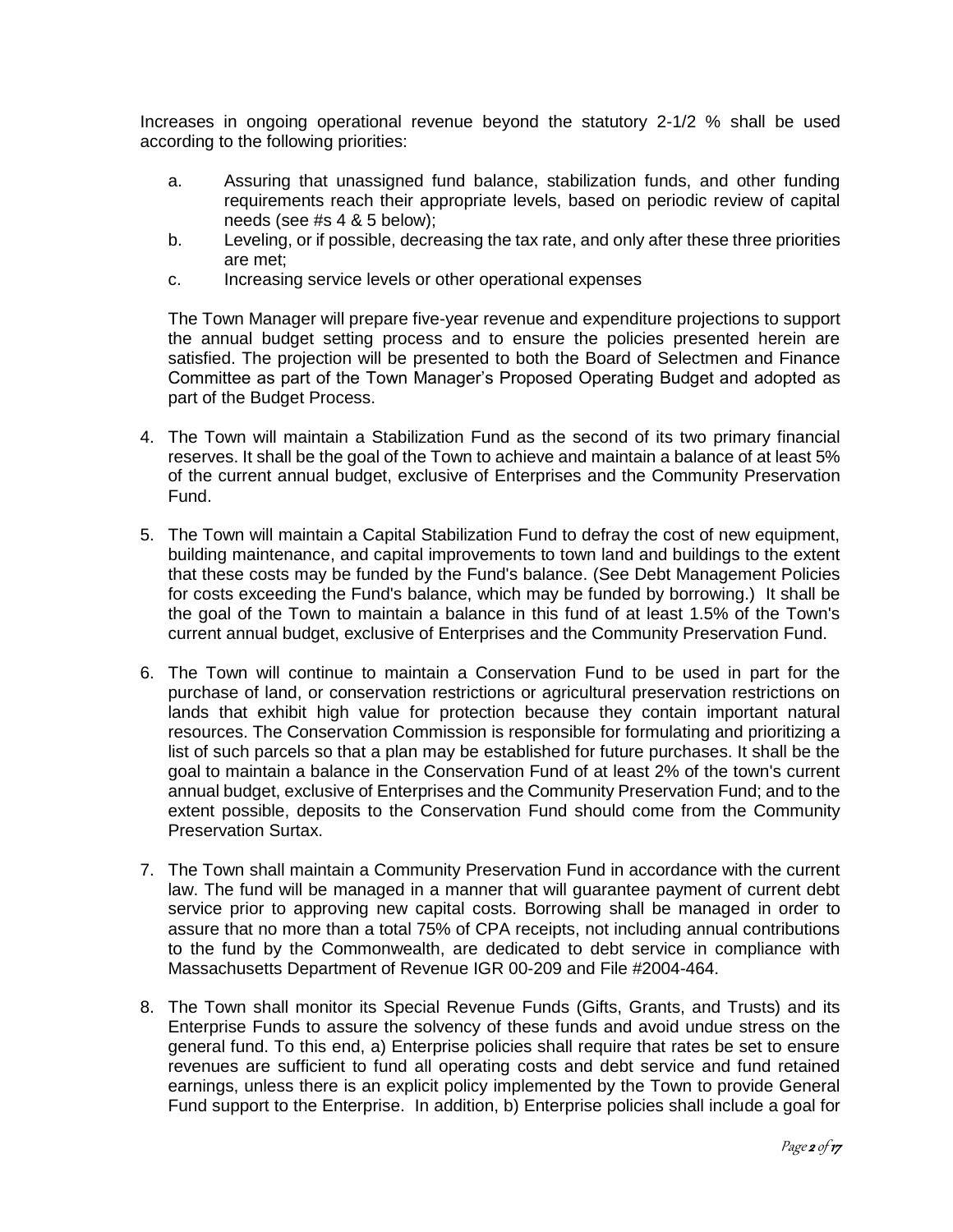the targeted amount of retained earnings. The goal shall include amounts considered appropriate to fund unexpected occurrences and emergencies and expenditures necessary to meet change in law requirements, to fund capital and operating reserves, and to serve as a rate stabilization reserve. The policies shall also include a goal for debt limitations consistent with the Town's general goals. In addition, c) the Town shall not enter into contracts for reimbursable and/or matching grant liabilities whose aggregate total exceeds 1.5% of the Town's current annual budget exclusive of Enterprises and the Community Preservation Fund.

- 9. The Board of Selectmen and the Finance Committee shall review the financial policies annually, seeking input from financial staff and advisors. This review should take place by December 31st of each year.
- 10. Investment practices will be in accordance with the Town's "Investment Policy".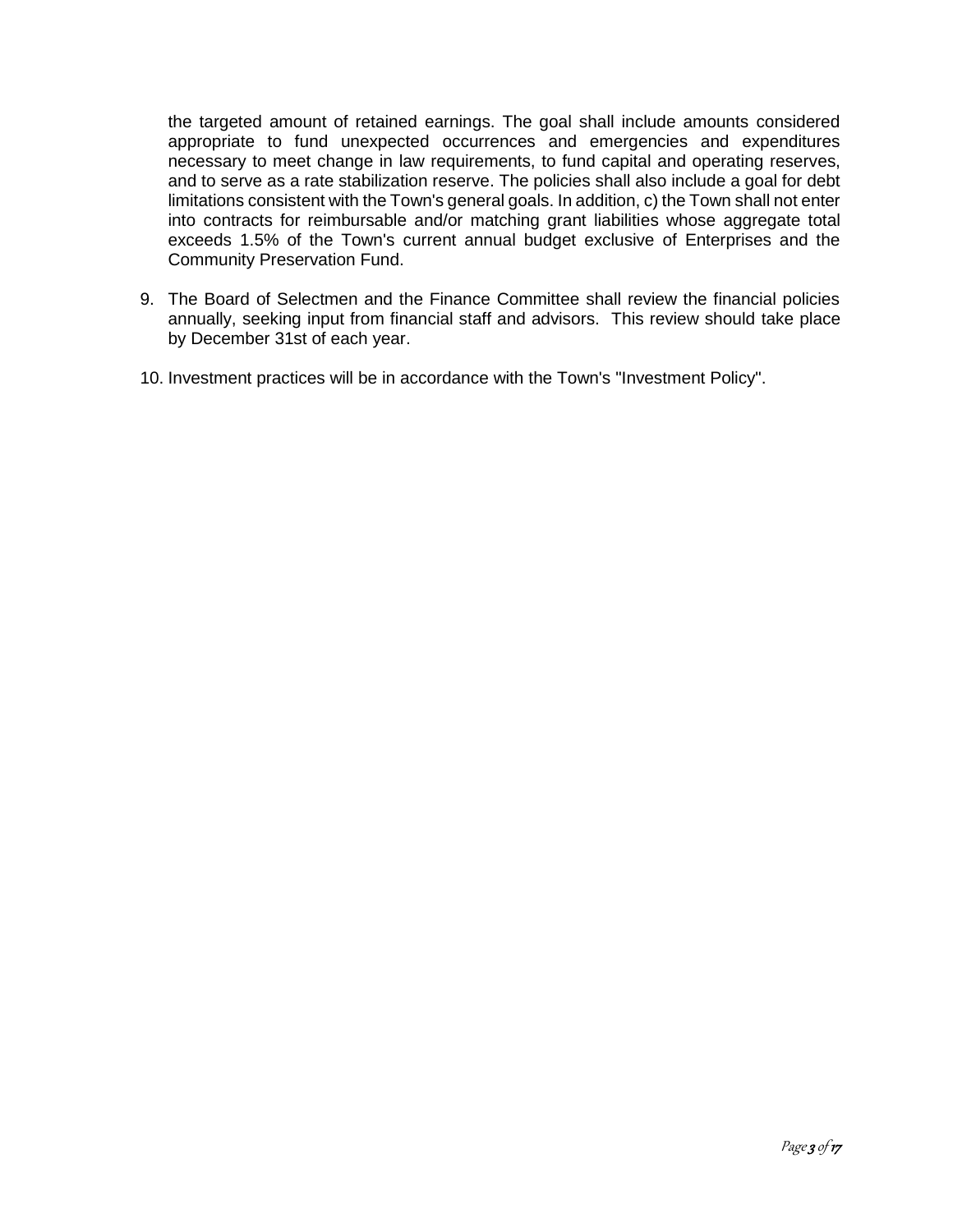# **TOWN OF GROTON DEBT MANAGEMENT POLICY**

# Introduction

The use of long-term debt is a common and often necessary way for a community to address major infrastructure and equipment needs. It is also a means of spreading the cost of large capital projects over a larger, changing population base. However, when a local government incurs longterm debt, it establishes a fixed obligation for many years. Accumulation of such fixed burdens can become so great that a local government finds it difficult to pay both its operational costs and debt service charges. Great care and planning must therefore be taken when incurring long-term debt to avoid placing a strain on future revenues. The purpose of this policy is to establish guidelines governing the use of long-term debt. Massachusetts General Laws, Chapter 44, Sections 7 & 8 regulate the purposes for which municipalities may incur debt and the maximum maturity for bonds issued for each purpose. Massachusetts General Laws, Chapter 44, Section l 0, specifies that the debt limit for towns is 5% of Equalized Valuation.

#### Capital Funding Guidelines

The Town's long-term debt strategies will be structured to reflect its capital needs and ability to pay. The Capital Stabilization Fund (see "Overall Financial Policies", #5) will be used in conjunction with regular financial forecasting to maintain overall borrowing costs at a reasonable level (see Debt Limitations below). The Town will not, in general, bond projects or aggregate funding of multiple projects/purchases that fall within the funding ability of the Capital Stabilization Fund. Except for emergency needs, the Town will plan its funding for major capital purchases or improvements by utilizing both the timing of debt acquisition and the length of term for debt repayment in a manner which allows the Town to remain within the guidelines for annual debt service (see Debt Limitations below).

# Bond Rating

The community's bond rating is important because it determines the rate of interest it pays when selling bonds and notes. Other things being equal, the higher the bond rating, the lower the interest rate. Bond analysts (Moody's, Standard & Poor's, Fitch) typically look at four sets of factors in assigning a credit rating:

- Debt Factors: debt per capita, debt as a percentage of equalized valuation and rate debt amortization.
- Financial Factors: operating surpluses or deficits, free cash as a percent of revenue, state aid reliance, property tax collection rates, and unfunded pension liability.
- Economic Factors: property values, personal income levels, tax base growth, tax and economic base diversity, unemployment rates and population growth.
- Management Factors: governmental structure, the existence of a capital improvement plan, the quality of accounting and financial reporting, etc.

The Town will continually strive to improve its bond rating through sound financial management, improved receivables management, accounting and financial reporting and increased reserves, such as the Stabilization Fund.

# Debt Limitations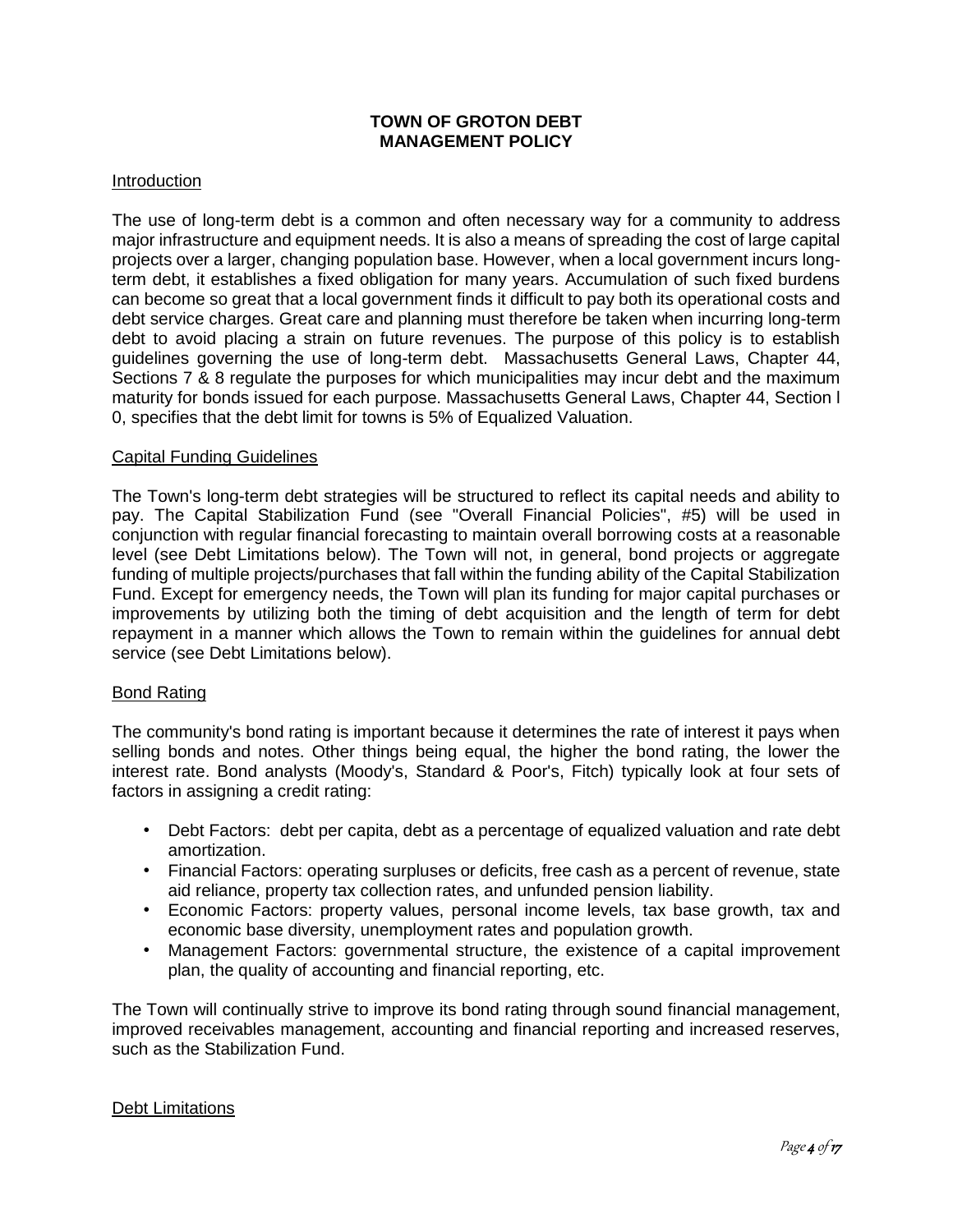General Fund Debt Service: A limit on debt service costs as a percent of the Town's total budget is especially important because of Proposition 2Yz constraints on town's budget. At the same time, the community's regular and well-structured use of long-term debt symbolizes the municipality's commitment to maintaining and improving its infrastructure. The Town of Groton is committed to a debt service budget equal to 5% of the Town's current annual budget, exclusive of Enterprise funded debt, Community Preservation funded debt and debt service excluded from Proposition 2 1/2. The Town will also, by policy, establish a debt service "floor" of 3% of the Town current annual budget, as an expression of support for continued investment in the town's roads, utilities, public facilities and other capital assets. In order to maintain these benchmarks, the Town should schedule future debt service to coincide with maturing debt service. To maintain this floor, if debt service is projected to fall below 3% of the Town current annual budget, that amount below shall be expended on one-time pay-as-you-go capital or shall be appropriated to the Capital Stabilization Fund.

Debt Maturity Schedule: As previously stated, Chapter 44 of the General Laws specifies the maximum maturity for bonds issued for various purposes. However, a town may choose to borrow for periods less than the statutory limit. The Town of Groton is committed to establishing an average debt maturity goal of I 0 years. This can be accomplished through more aggressive amortization of new debt service and shortening terms for existing debt when the option to refinance a bond becomes available. (It should be noted that revenue supported debt service for water and sewer projects will not be subject to this objective.)

# Debt Strategies

Alternative Financing Strategies: The Town will continually pursue opportunities to acquire capital by means other than conventional borrowing; such as grants and low- or zero-interest loans from state agencies, such as the Mass Water Pollution Abatement trust (MWPAT) or the MWRA.

Debt Issuance: The Town will work closely with the Town's Financial Advisor and Bond Counsel to ensure that all legal requirements are met and that the lowest possible interest rate can be obtained.

Enterprises: Any debt issued for the benefit of the Town's enterprise funds is to be paid from service revenues, unless there is an explicit direction from Town Meeting to contribute General Fund support of the debt service.

Capital Planning: No projects are to be funded by debt authorized by Town Meeting unless those projects have been incorporated in to and vetted by the Town's capital planning process.

Lease-Purchase Financings - any lease purchase agreements, financings, etc., utilized by the Town shall be consider debt for the purposes of this policy and shall be subject to all the constraints cited herein.

# **TOWN OF GROTON**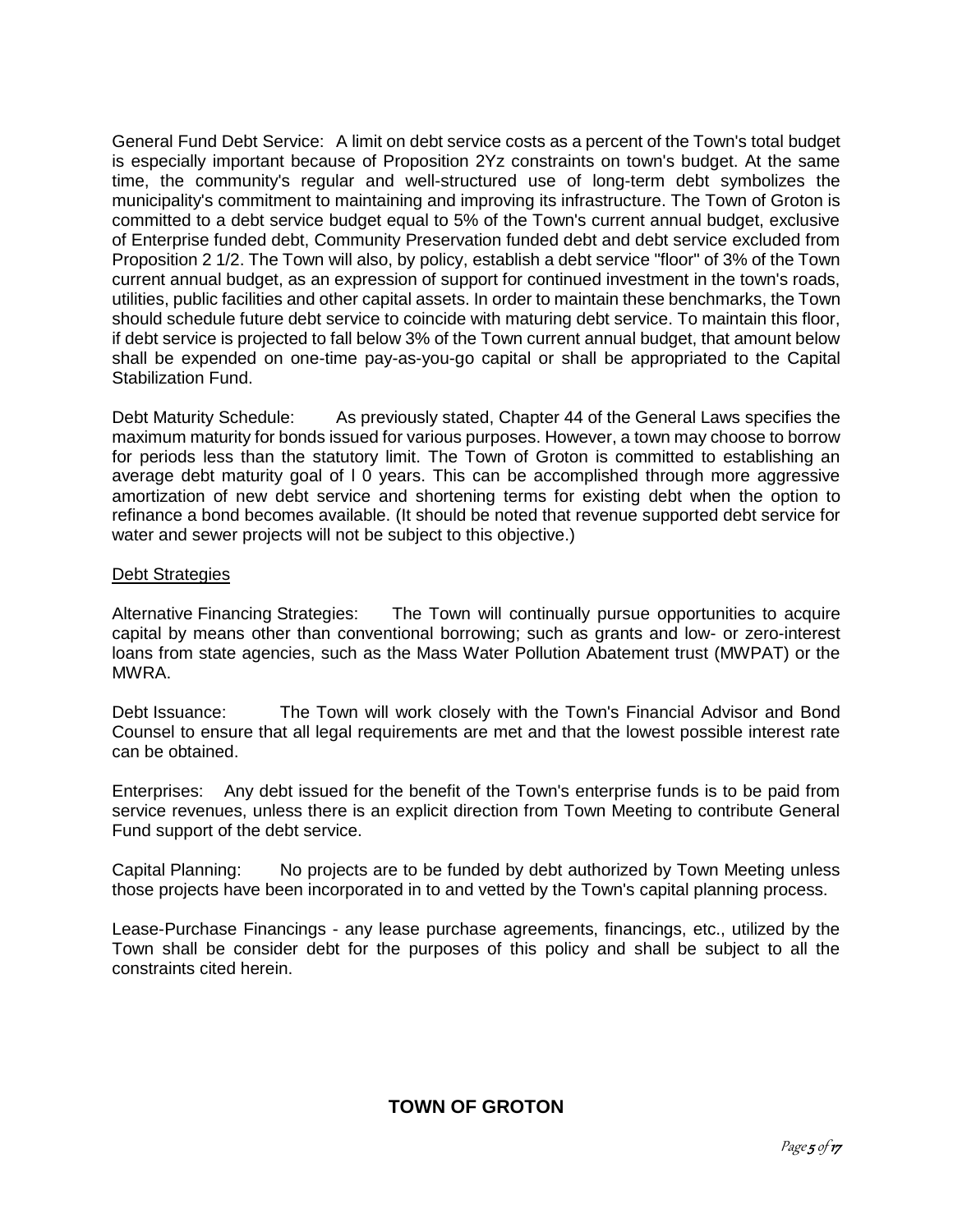# **POLICY FOR THE FUNDING OF OTHER OBLIGATIONS**

# **Introduction**

Under Massachusetts General Laws, the Town is currently funding its unfunded pension liability through its participation in the Middlesex County Regional Retirement System.

The Town also has the responsibility to fund its Other Post-Employment Benefits (OPEB) liability.

The Town will utilize the following policy towards that end:

#### Policy Guidelines

Independent Evaluation of Liability: The Town will have its liability measured by an outside consultant every third year; with interim evaluations done yearly for the purposes of updating the total liability.

Limitation of Retiree Health Care Costs: The Town has adopted the requirements of Section 18 of Chapter 32B, which serves to limit liability for retiree health insurance by utilizing the benefits of Medicare and thereby shifting some of the cost away from local funding.

OPEB Funding Plan: The Town is committed to reducing its Post-Employment Benefits liability as follows:

- The Town will establish an OPEB Trust in fiscal 2016.
- The Town enterprises will incorporate into their rate structures the goal of funding their respective Annual Required Contributions (ARC) by fiscal year 2016.
- The Town will implement a schedule of funding to reach its ARC by a schedule of increasing annual appropriations. The Town will appropriate \$200,000 to the OPEB Trust in Fiscal 2016 and will increase that appropriation as finances allow until it reaches its ARC.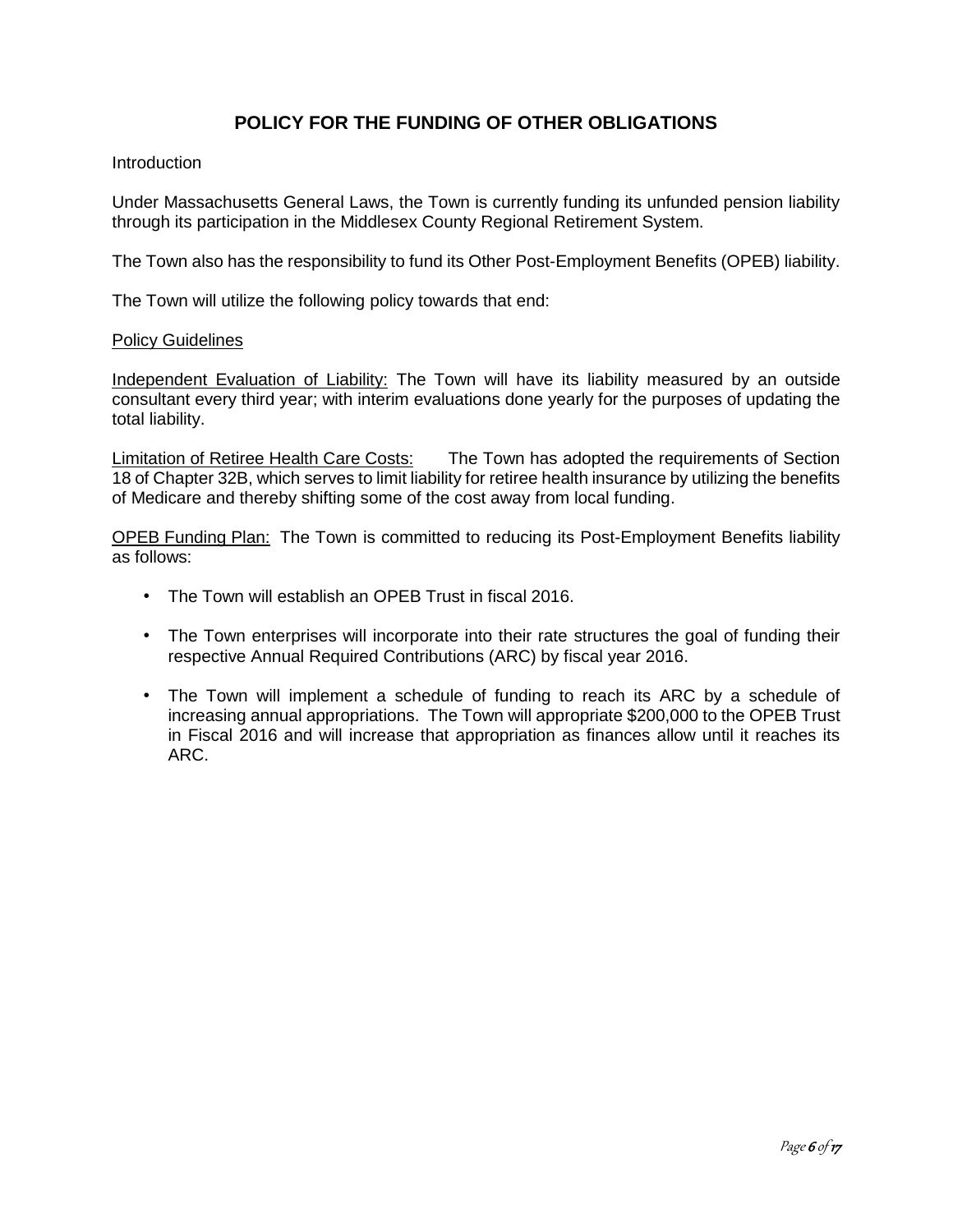# **TOWN OF GROTON POLICY FOR THE REVIEW OF BUDGET PERFORMANCE**

# Introduction

The Town Charter requires the Town Manager to present a balanced budget to the Board of Selectmen and the Finance Committee six months prior to the beginning of each fiscal year; in effect by January 1st. Prior to the formulation of the Budget, the Board of Selectmen, Finance Committee and Town Manager shall meet prior to October 1st to determine budgetary goals for the ensuing Fiscal Year. The initial budget is developed in conjunction with the Town's Department Managers and reviewed in several public meetings as well as formal public hearings, culminating in ratification by Town Meeting. The Town utilizes specific line items for its budget, each line considered a separate and distinct appropriation. In order to monitor expenditures and assure the integrity of the overall budget, regular review and management direction is required, as outlined in the policy guidelines below.

# Policy Guidelines

Line Item Appropriation Review: Each Department Manager or elected/appointed Board/Commission is required to monitor expenditures, and local receipts revenue if applicable, relevant to that governmental area's operation. The Accounting Department will provide budget variance reports at least monthly as a management tool to aid periodic monitoring.

Total Budget Review: The Town Manager will review the monthly variance reports for all departments/cost centers; and the Town Accountant will provide ongoing oversight. There will be periodic presentation of the budget status to the Board of Selectmen and Finance Committee; this presentation to occur at least quarterly.

Reserve Fund: The Town will include a budgetary reserve fund equal to approximately l% of the total general fund appropriations less the assessments to the district schools which will be under the management of the Finance Committee to account for extraordinary or unforeseen expenses.

Line Item Transfer: The budget will be reviewed twice each year by the Town Manager in conjunction with the Town Accountant and the Finance Committee for opportunities to re-balance the original budget. Such reviews will take place prior to the fall and spring annual town meetings and any transfers will be publically debated and subsequently ratified by Town Meeting.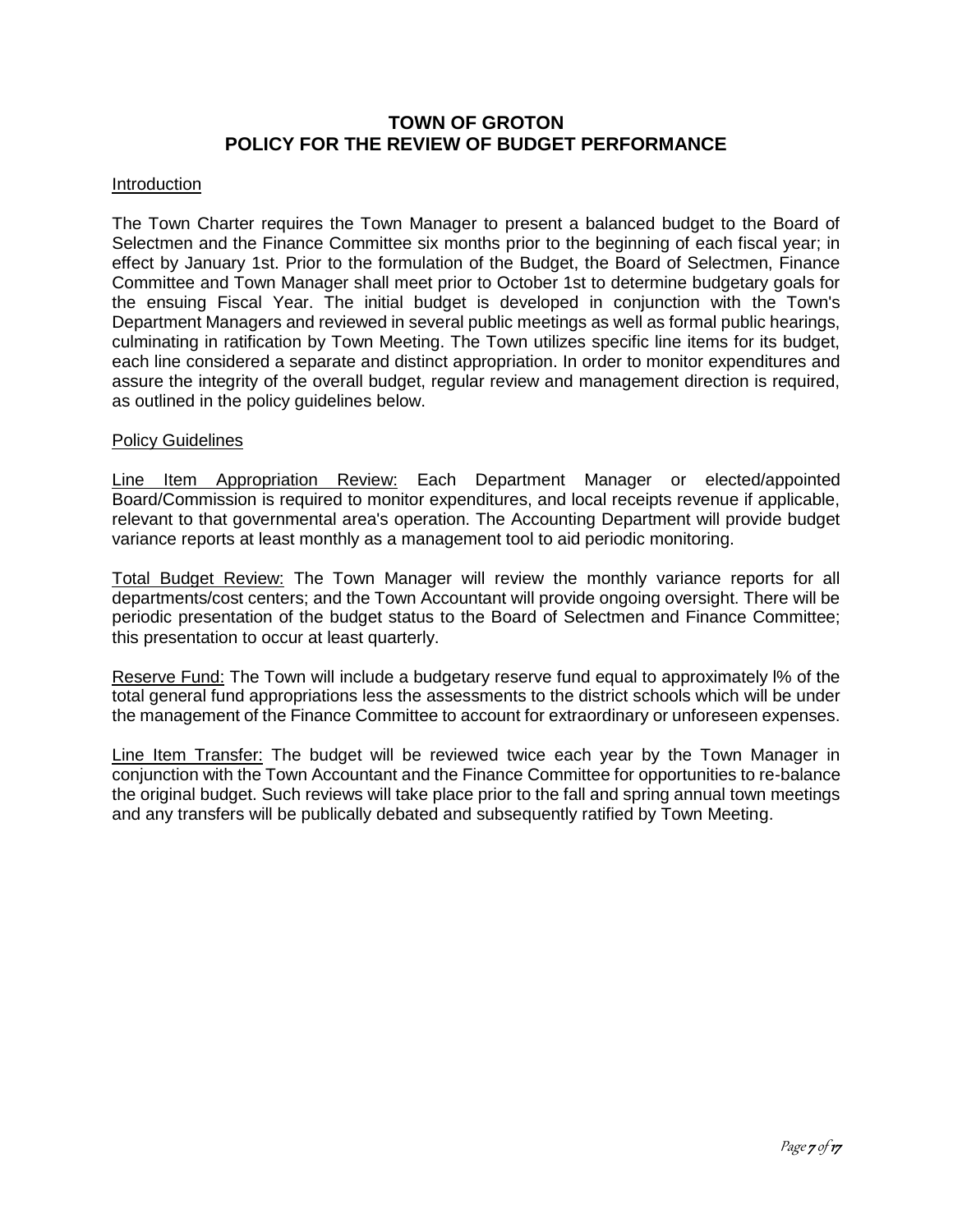# **TOWN OF GROTON POST ISSUANCE COMPLIANCE POLICY**

# OBJECTIVE OF THE POLICY

The objective of this policy is to ensure compliance with federal tax law and regulations pertaining to the use of tax-exempt governmental purpose bonds and to the use of property, projects and equipment funded with tax-exempt governmental purpose bonds.

This document is to encompass the following:

- The use of bond proceeds (and the term "bond", except as otherwise indicated, includes notes, bonds and tax-exempt lease purchases issued by the Town);
- The use of property, projects, equipment, etc. funded with tax-exempt bond proceeds;
- The timely expenditure of bond proceeds;
- Compliance with arbitrage yield restriction rules and with the calculation and timely payment of arbitrage rebate payments, as required;
- Filing requirements;
- The reserve of funds in anticipation of a rebate payment requirement;
- Collection and retention of necessary documentation; and
- Resolution of problems.

# RESPONSIBILITIES OF THE PARTIES INVOLVED

The Town Treasurer shall be responsible for implementing this policy. The Treasurer will be assisted by:

- The Town Accountant, who is responsible for recording expenditures and interest earnings and for reviewing and approving contracts entered into by the Town;
- The Town Manager, or a designated subordinate, who is the Town Chief Procurement Officer and has ultimate responsibility for the implementation of Town capital projects and disposition of Town property; and
- The Chief Procurement Officer, if other than the Town Manager, who has the responsibility for procuring service and management contracts and overseeing the acquisition and disposition of Town property.

It is the Treasurer's responsibility to convey to each party the Treasurer's expectations as to their performance relating to project implementation, project expenditures, documentation, and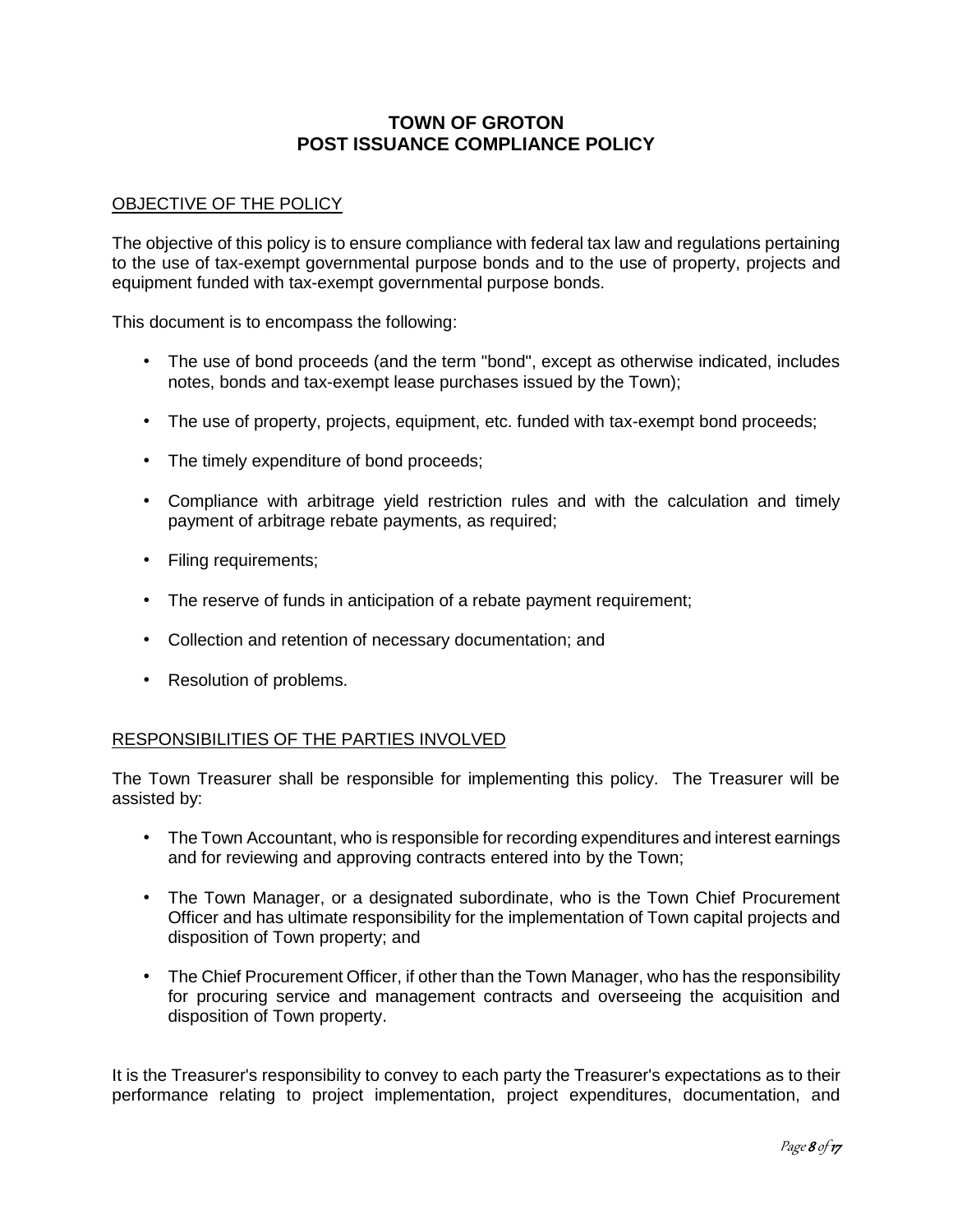information required by the Treasurer to remain in compliance with applicable tax law, Since all the responsible parties participate in the issuance of Town bonds, the Treasurer will provide direction to those responsible parties during the process of issuing bonds, at the time of the delivery of bond proceeds, and after the delivery of bond proceeds but prior to the final maturity of the bonds,

# SCOPE OF THE POLICY AND PROCEDURES

The following sections outline the scope of the policy and procedures for which the Treasurer is responsible:

# **Use of bond proceeds and bond funded property -**

It is the Treasurer's responsibility to monitor and ensure the proper use of bond proceeds and bond funded property.

The proper use of tax-exempt bond proceeds and the proper use of bond-funded property, projects, equipment, etc., (hereafter "property"), will be confirmed and documented through Bond Counsel's review prior to the issuance of tax-exempt bonds and will be addressed in the legal opinion issued by Bond Counsel and in the Tax Certificate (or Non-Arbitrage Certificate) prepared by Bond Counsel as part of the final bond transcript.

There are further requirements associated with the proper use of bond financed projects and of the use of bond proceeds included in the Massachusetts General Laws and in the regulations imposed by the Department of Revenue regulations. Although these requirements are not part of federal tax law, the requirements do dictate how bond funded property is to be disposed of or how it might be used in a manner other than originally contemplated.

The continued proper use of property funded with tax-exempt bond proceeds will be monitored by the Treasurer through an annual reminder of such to appropriate Town officials and through the review of any Town proposals considering the change in use of the property or Town procurements relating to such property. The procurement of service contracts, management contracts and leases for the limited use of Town property should also be reviewed by the Treasurer. The Treasurer will be responsible for managing any remedial actions, if required,

# **Timely expenditure of bond proceeds -**

The Federal Tax Code sets explicit expectations relating to the expenditure of bond proceeds. There are certain "safe harbors" for small issuers. If expenditure expectations for small issuers are not met, the unexpended bond proceeds must be yield restricted. There are also expenditure thresholds to be satisfied for bonds issued where the Town cannot use the "small issuer" exemption. If these thresholds are not met, the Town may be required to rebate its positive arbitrage earnings to the Federal Treasury.

It is the responsibility of the Treasurer to review the expenditure requirements cited in the Tax Certificate and to monitor the expenditure of bond proceeds until all funds are expended.

# **Arbitrage yield restriction and rebate -**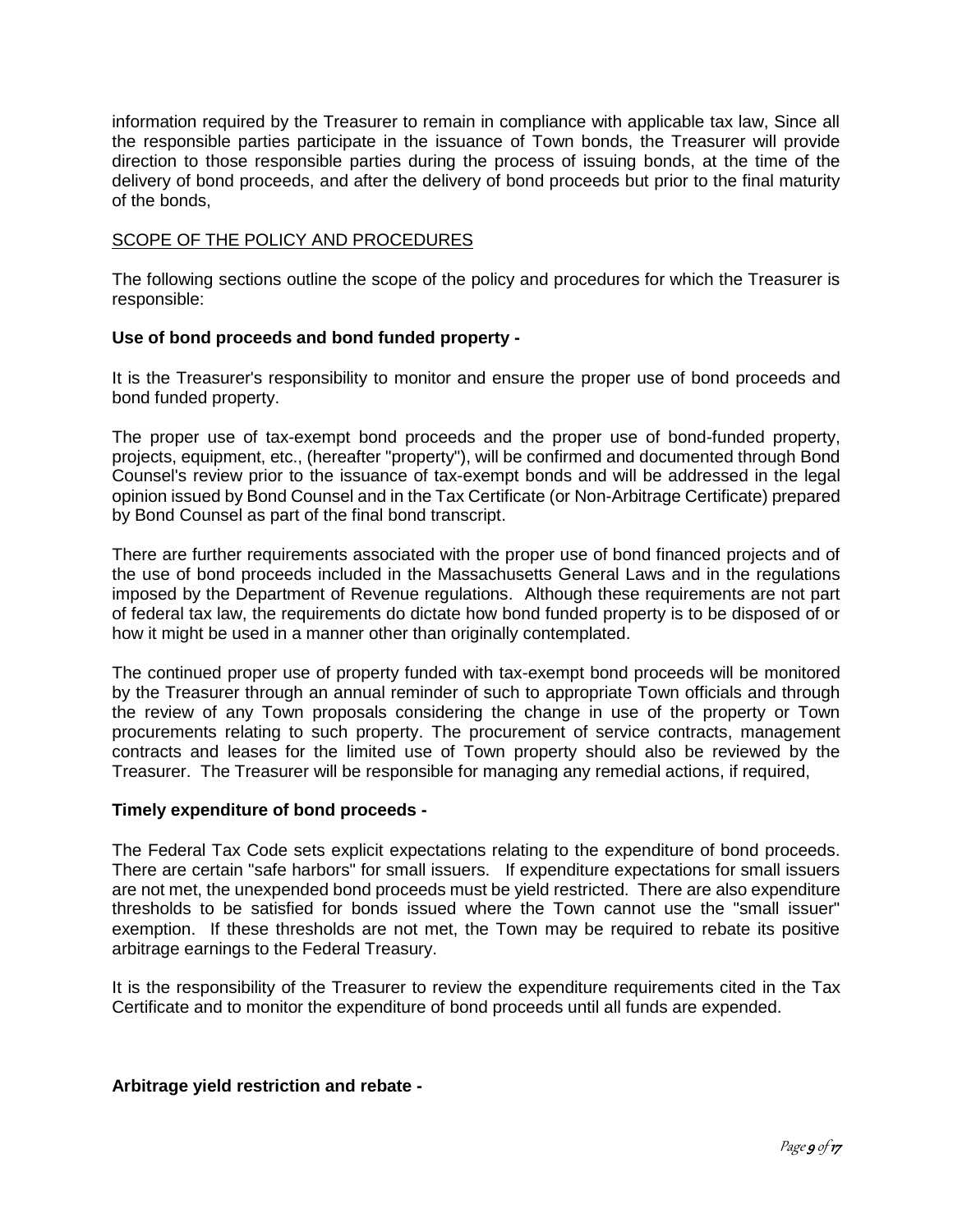It is the responsibility of the Treasurer to manage yield restricted investments. It is the responsibility of the Treasurer to determine rebate exposure; to procure arbitrage calculation services; to make rebate payments, as required, to the Federal Treasury; and to prepare 8038-T forms for such purposes. It is also the responsibility of the Treasurer to reserve funds for such rebate payments, as appropriate, and to report the rebate liability to the Town's Independent Financial Auditor.

# **Filing requirements -**

The proper filings of forms 8038-G and 8038-GC are essential with every tax-exempt financing. All 8038-G's and 8038-GC's are to be signed by the Town Treasurer. No other official in the Town is authorized to execute these forms.

It is the responsibility of the Treasurer to ensure rebate payments, if required, are made on a timely basis. Such payments must be made within 60 days of the maturity of a note; within 60 days of the fifth anniversary, and multiples thereof, of the issue of a bond; and within 60 days of the final maturity of a bond. The payment of a rebate is to be accompanied by and documented on the form 8038-T.

# **Documentation -**

It is the responsibility of the Treasurer to ensure all proper documentation is produced and retained as required. Such documentation will include, but not necessarily be limited to, the following:

- Tax Certificates or Non-Arbitrage Certificates.
- Note and Bond transcripts.
- Form 8038-G's and 8038-GC's.
- Projected expenditure cash flows prepared for each financing prior to issue.
- The record of the expenditure of funds.
- The record of the investment earnings on unexpended bond proceeds prior to full expenditure.
- Yield restricted investments, as required.
- Rebate calculations, rebate payments, and Form 8038-T, as required.
- The list of projected tax-exempt financings during each calendar-year.
- Management contracts.

# **If a problem occurs -**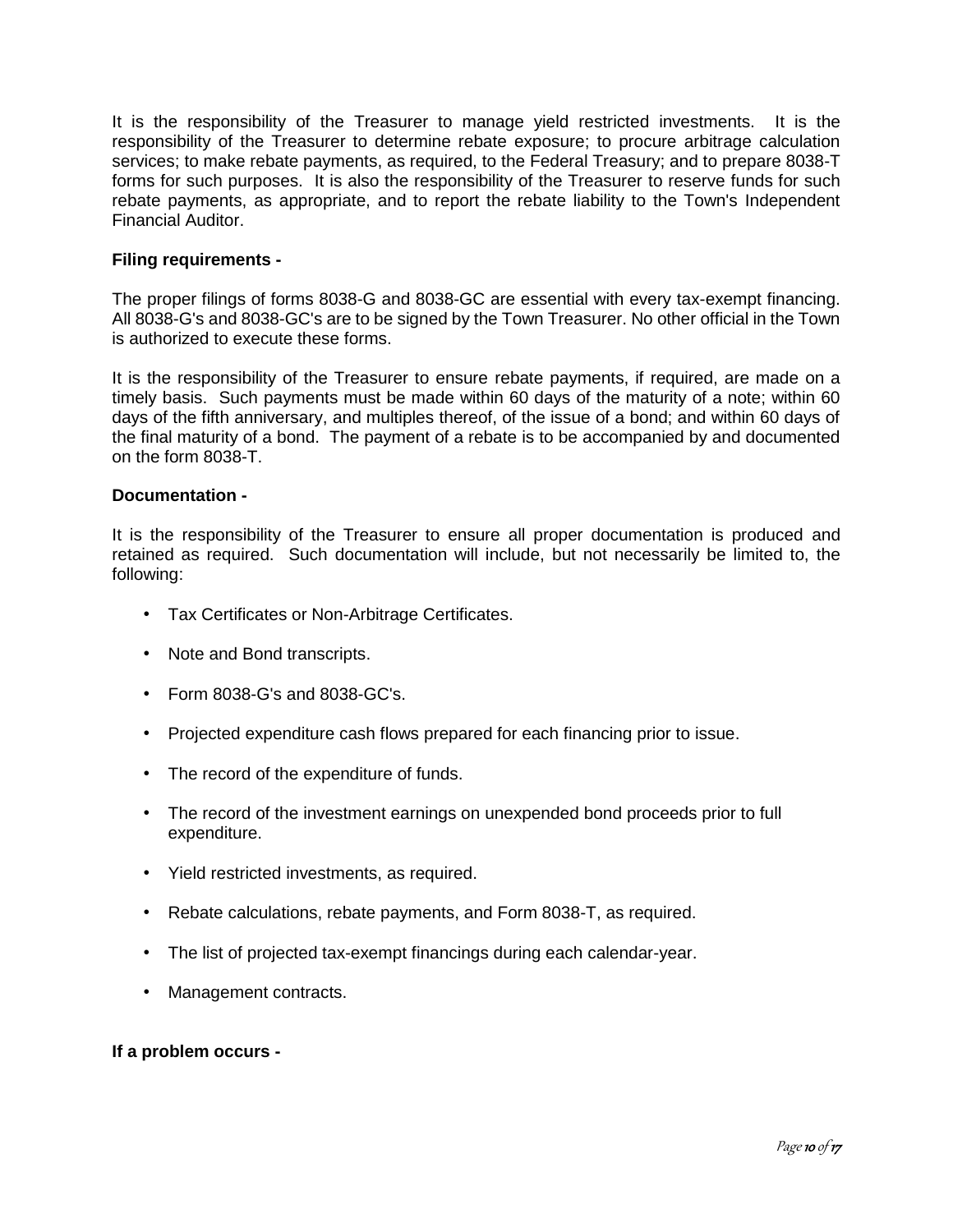It is the responsibility of the Treasurer to address violations associated with any tax-exempt financing when violations are discovered. The violation may be addressed through the Voluntary Compliance Agreement Program (VCAP). Alternatively, remedial action may be required under Section 1.141-12 of the Internal Revenue Service regulations. The Treasurer shall consult with the Town's Bond Counsel and/or Financial Advisor as appropriate.

# **PROCEDURES TO BE FOLLOWED BY THE TREASURER**

The following procedures are to be followed by the Treasurer. Procedures to ensure proper use of tax-exempt funds:

In the process of preparing for a bond or note sale, the Treasurer will be providing information to Bond Counsel pertaining to the proper use of the property being acquired with tax-exempt funds.

Prior to the distribution of the Preliminary Official Statement, the Treasurer shall meet with appropriate Town officials, including at minimum the Town Manager and the Board of Selectmen, to review the information provided to Bond Counsel, to review the intended use of the bond proceeds and the property funded and to determine whether there are any contemplated uses of the property that might be inconsistent with the use of tax-exempt funds. The Treasurer shall document this meeting in a memorandum to file.

Procedures to ensure compliance with the use and expenditure of note and bond proceeds at the time of sale:

At the time of the sale of notes and bonds, it is assumed that the projected use of proceeds and the use of the property being funded are in compliance with the Federal tax code. It is reasonable to rely on the scrutiny of Bond Counsel and the documentation that accompanies each financing, based on the information provided to Bond Counsel.

With the completion of a financing, the Treasurer is to compile and maintain a separate file associated with the financing. This documentation will typically include the following:

- The bids results, the final numbers, and the quantitative rationale for the use of credit enhancement.
- The transcript for the financing, which, at minimum, should include the tax certificate (nonarbitrage certificate). The tax certificate should include a description of use of funds, the identification of the expenditure test to which the bonds are subject, and the arbitrage yield.
- The form 8038-G or 8038-GC.
- The projected expenditure cash flow by purpose, as provided to Bond Counsel prior to the issuance of the bonds. The cash flow is to be for each purpose, projecting the expenditure of funds on at least a semi-annual basis, until all funds are expended. If the bonds are subject to certain expenditure thresholds, the cash flow should present the amount of proceeds that should be expended at each threshold. The cash flow should be adjusted to reflect an issue amount that might be in excess of the amount originally included in the cash flow (for example, a large original issue premium).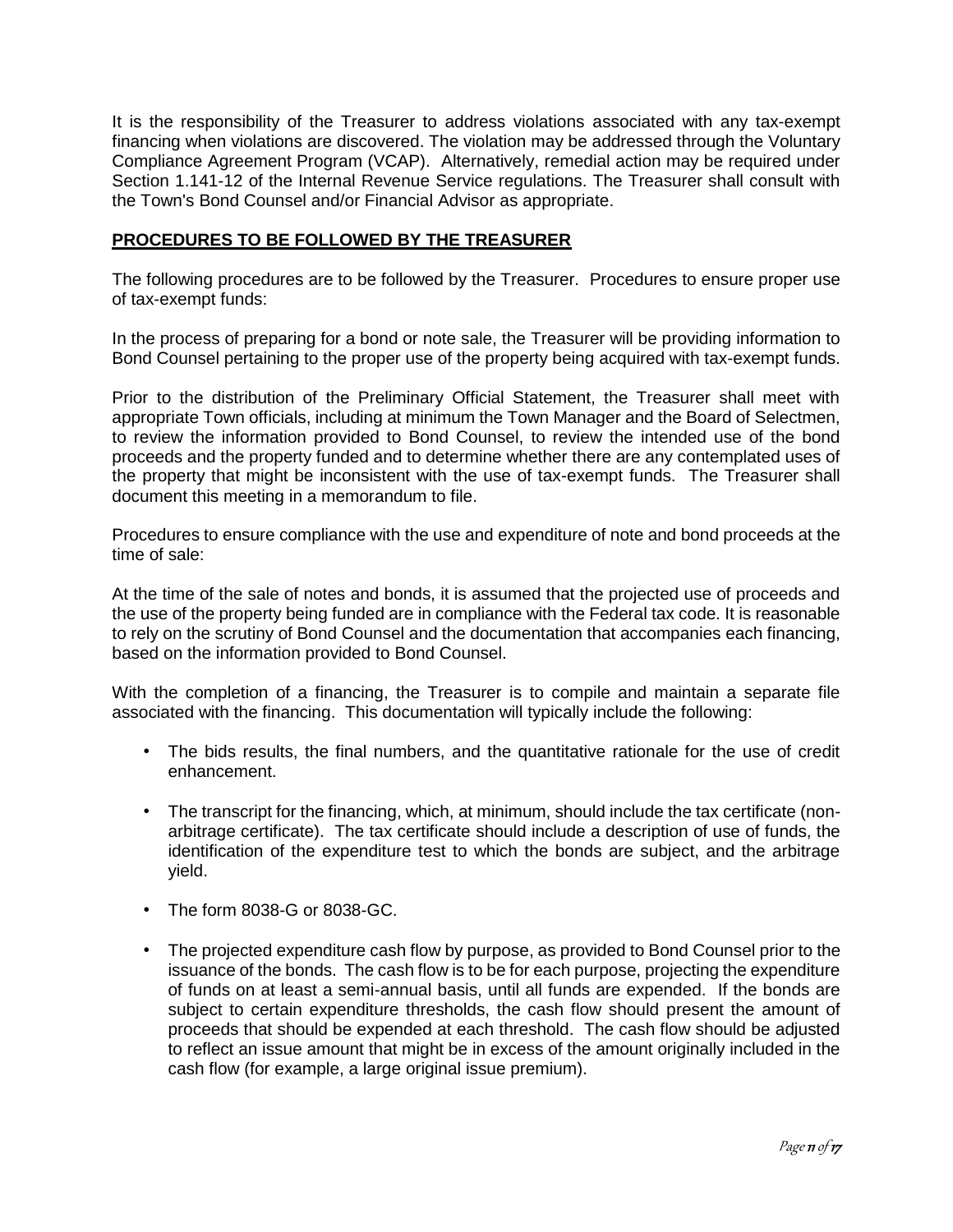• Any other notes prepared by the Treasurer, as applicable, relating to the monitoring of the expenditure of funds and use of the property.

The Treasurer shall establish one or more bank accounts for the purposes funded to allow for the tracking of the expenditure of fund so it is necessary that the account documentation be able to show every payment made by amount and date and every credit of interest earnings by amount and date. If all the purposes are co-mingled in one account, there should be a separate recording of expenditures and investment earnings by purpose by the Town Accountant.

As required under the Massachusetts General Laws, all interest earnings shall be credited and released to the General Fund when earned.

All such account documentation should be maintained for six years after final maturity of bonds.

# **Procedures to monitor the rate of expenditure of bonds -**

To monitor the expenditure of bond proceeds, the Treasurer shall perform the following review:

- At the end of each fiscal year, and within thirty days of the final maturity of any note or bond, the Treasurer shall review the expenditure account and check for compliance with the required expenditure thresholds.
- The Treasurer shall assess the likelihood of continued compliance with the expenditure thresholds, or if a threshold has not been met, assess the likelihood of positive arbitrage.
- If the Treasurer believes the expenditure thresholds have not been met and/or will not be met, and also expects there will be investment earnings in excess of the arbitrage yield, then the Treasurer is to reserve an amount estimated to represent a future rebate payment or, as applicable, to request an appropriation of Town Meeting for the rebate payment.
- The Treasurer is to continue to monitor expenditures at the end of each fiscal year, or at the maturity of an issue, until all funds are expended.
- If after the maturity of a note or bond, the Treasurer determines that a rebate is likely payable to the Federal Treasury, the Treasurer shall procure the services of a firm to calculate the rebate and thereafter make payment in a timely fashion.

Thus, in addition to the documentation compiled at the closing of the bond, the Treasurer shall add the following additional documentation:

- The record documenting expenditures until the next time a review is performed.
- As applicable, any rebate calculations performed.
- As applicable, any Forms 8038-T prepared.

When all the funds are expended, the Treasurer shall accumulate all appropriate documentation and retain it until six years after the final maturity of the financings that funded the property.

# **Procedures associated with the investment of bond proceeds -**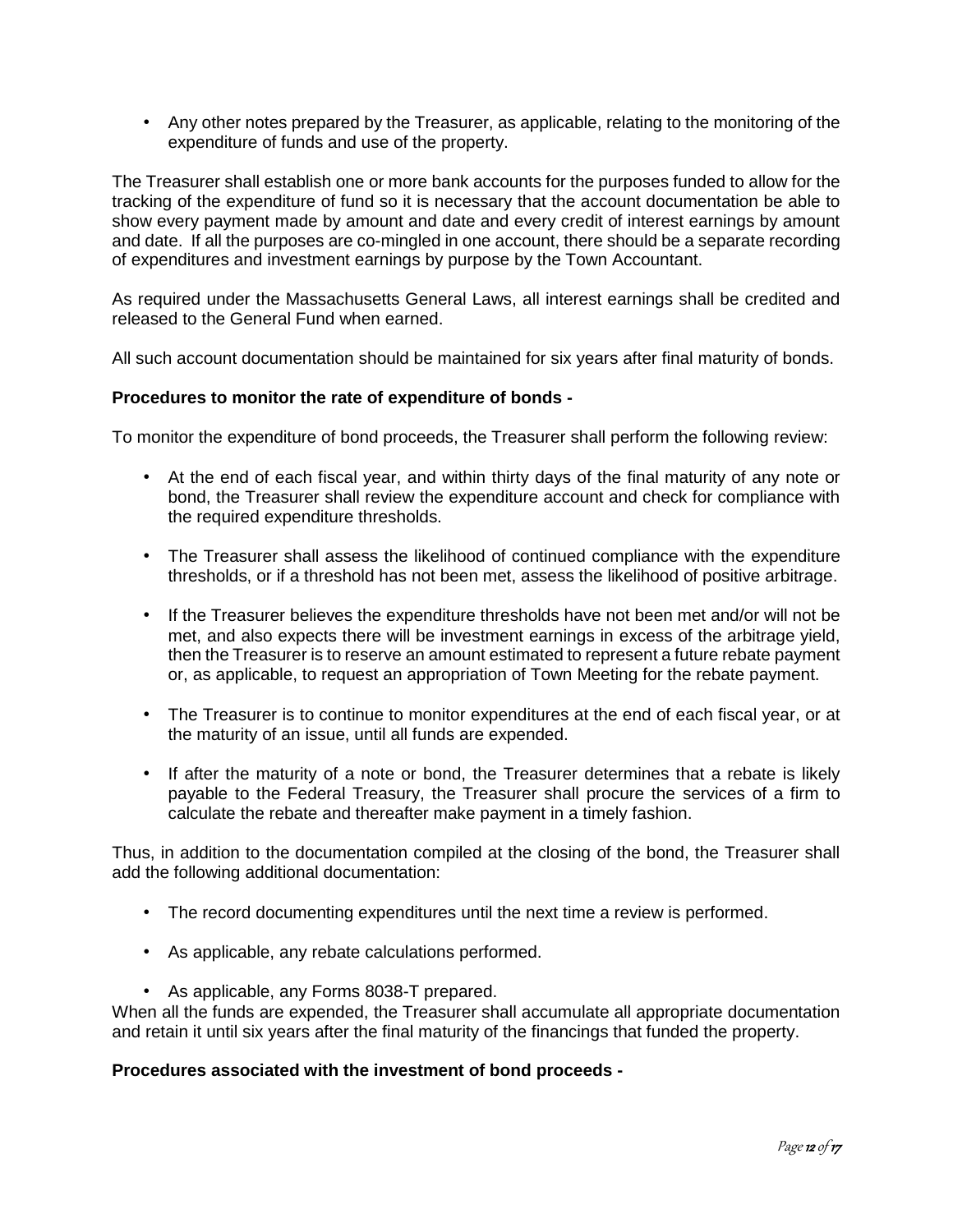Unless funds are subject to yield restriction, the Treasurer shall be responsible for the investment of bond proceeds as deemed appropriate. If investment contracts are purchased at the time of the delivery of bond proceeds, such contracts shall be procured under the scrutiny of Bond Counsel.

#### **Procedures associated with procurement of investments associated with a bond issue -**

It is the responsibility of the Treasurer to ensure other investments made relating to a bond issue (such as investments purchased to fund an escrow for a current or advance refunding) are procured in accordance with applicable tax regulations.

# **Procedures to ensure compliance with the use of service contracts and management contracts -**

The Chief Procurement Officer shall forward all Requests for Proposals for service and/or management contracts for review by the Treasurer. The Treasurer shall provide appropriate direction to the Chief Procurement Officer relating to private activity issues associated with service and management contracts. As required, the Treasurer shall request advice from the Town's Bond Counsel and/or Financial Advisor.

# **Procedures to ensure compliance with lease purchases -**

At the beginning of each fiscal year, the Treasurer shall inform all Town Department Heads and other Town officials that no lease purchase contracts are to be entered into without the approval of the Treasurer. In addition, the Treasurer shall inform them that the forms 8038-G and 8038- GC are only to be signed by the Treasurer.

# **Procedures to ensure compliance with the change of use of tax-exempt bond funded property -**

At the beginning of each fiscal year, the Treasurer shall present a memorandum to the Town Manager, to the Town Accountant, and to Town Department Heads reviewing the expected proper use of bond funded property and requesting any information as to the possible change in use or disposition of property. At any time during the fiscal year, if there is a change in use or disposition of property contemplated, the Town Manager shall inform the Treasurer of the proposal. As needed, the Treasurer shall consult with Bond Counsel and/or the Town's financial advisor relating to such proposal.

In the case where change in use is subject to Town Meeting approval, the Town Manager shall forward all Town Meeting articles relating to the change in use or sale of Town tax-exempt bond funded property for review by the Treasurer. The Treasurer shall provide appropriate direction to the Chief Procurement Officer relating to issues associated with the change in use of tax-exempt bond funded property. As required, the Treasurer shall request advice from the Town's Bond Counsel and/or Financial Advisor.

# **Procedures to project calendar year schedule of note and bond issues -**

At the beginning of each calendar year, the Treasurer shall prepare and/or update a list of all projected tax exempt financings issued and expected to be issued during the then current calendar year. This record shall document representations made by the Town relating to the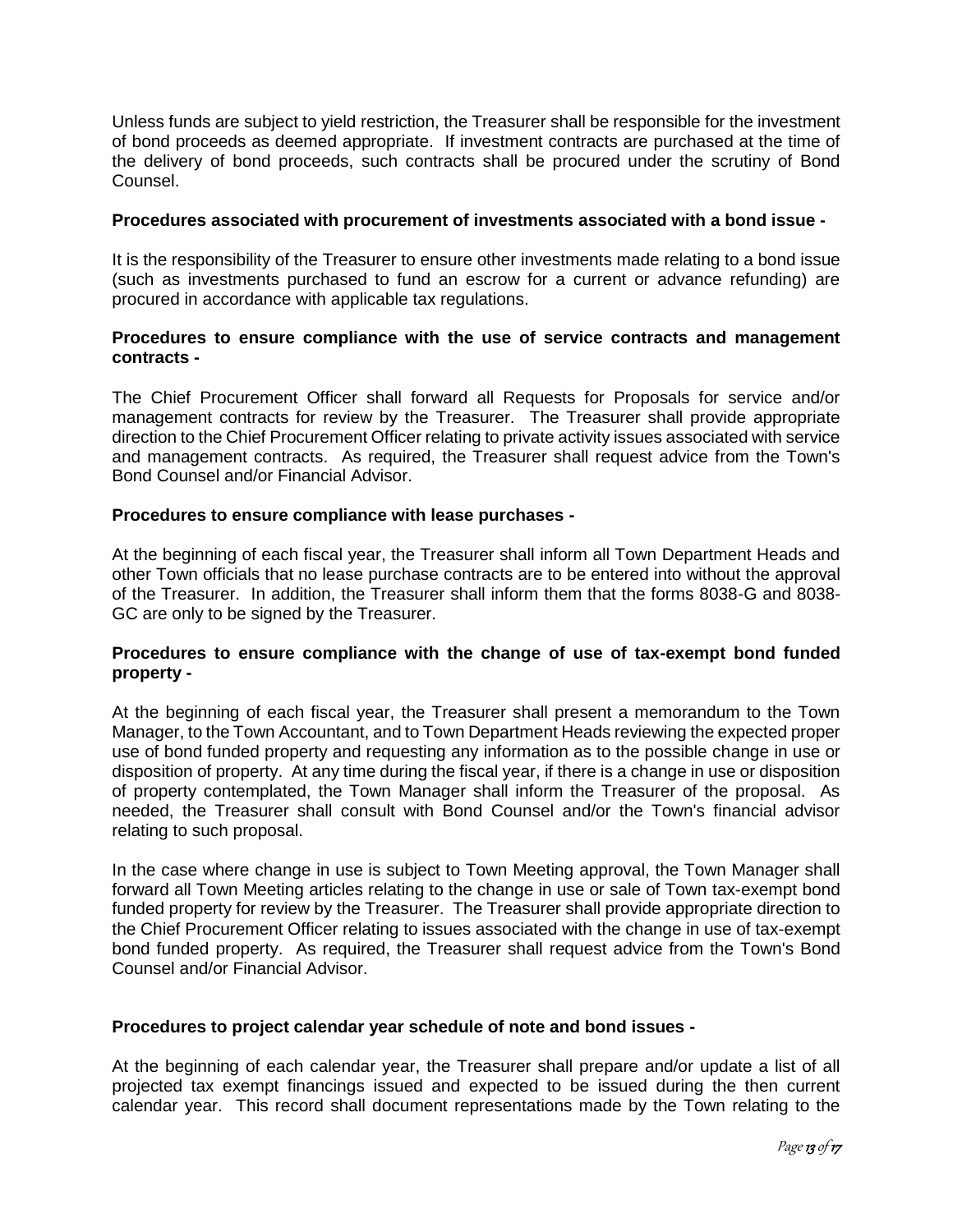small issuer safe harbor status and/or the Bank Qualification of tax-exempt issues of the Town. At the beginning of the following fiscal year, the Treasurer shall review the list of financings and shall revise it accordingly.

# **Documentation attached hereto -**

The following documentation is attached to assist in the direction, training, etc., of those parties identified with responsibilities:

- IRS Publication 4078, Tax-exempt Private Activity Bonds
- IRS Publication 4079, Tax-exempt Governmental Bonds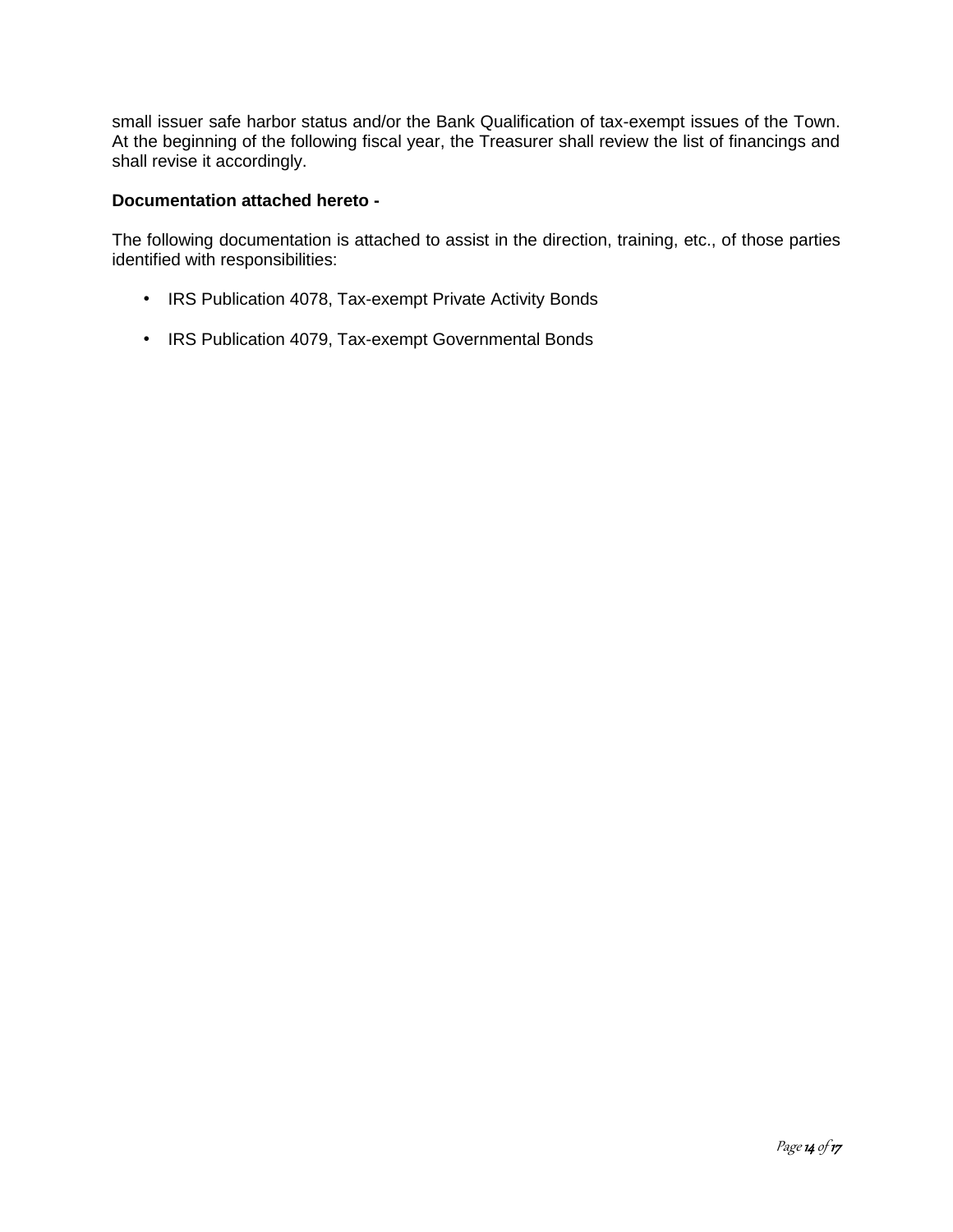# **Town of Groton Investment Policy**

# **Introduction**

Massachusetts General Laws, Chapter 44, Section 55B requires the municipal treasurer to invest all public funds except those required to be kept uninvested for the purpose of immediate distribution. These guidelines are intended to further the objective of securing the highest return that is consistent with safety of principal while meeting the daily cash requirements for the operation of Town's business, according to the following objectives:

Safety of principal is the foremost objective of the investment program. Investments will be undertaken in a manner that seeks to ensure the preservation of capital through the mitigation of credit risk and interest rate risk. These risks shall be lessened by diversification and prudent selection of investment of the security issuer or backer. Interest rate risk is the risk that the market value of the security will fall due to changes in general interest rates.

Liquidity is the next most important objective. The overall investment portfolio shall remain sufficiently liquid to meet all operating requirements that may be reasonably anticipated. Since all possible cash demands cannot be anticipated, the treasurer shall carry out investment activities in a manner that provides for meeting unusual cash demands without the liquidation of investments that could result in forfeiture of accrued interest earnings, and loss of principal in some cases.

Yield is the third, and last, objective. Investments shall be made so as to achieve the best rate of return, taking into account safety and liquidity constraints, as well as all legal requirements.

# **Investment Instruments**

The Treasurer shall negotiate for the highest rates possible, consistent with safety principles, avoiding uncollateralized investment products. Unsecured bank deposits of any kind will be limited to no more than 1% of an institution's assets and no more than 10% of the Town's cash.

# **Diversification**

Diversification should be interpreted in two ways: In terms of Maturity, as well as instrument type and issuer. The diversification concept should include prohibition against over concentration of maturities, as well as concentration in a specific institution. With the exception of U.S. Treasuries or agencies, no more than 10% of the Town's investments should be invested in a single financial institution, except with the prior approval of the Town Manager and Board of Selectmen.

# **Authorization**

The Treasurer has authority to invest the Town's funds, subject to the statutes of the Commonwealth cited above.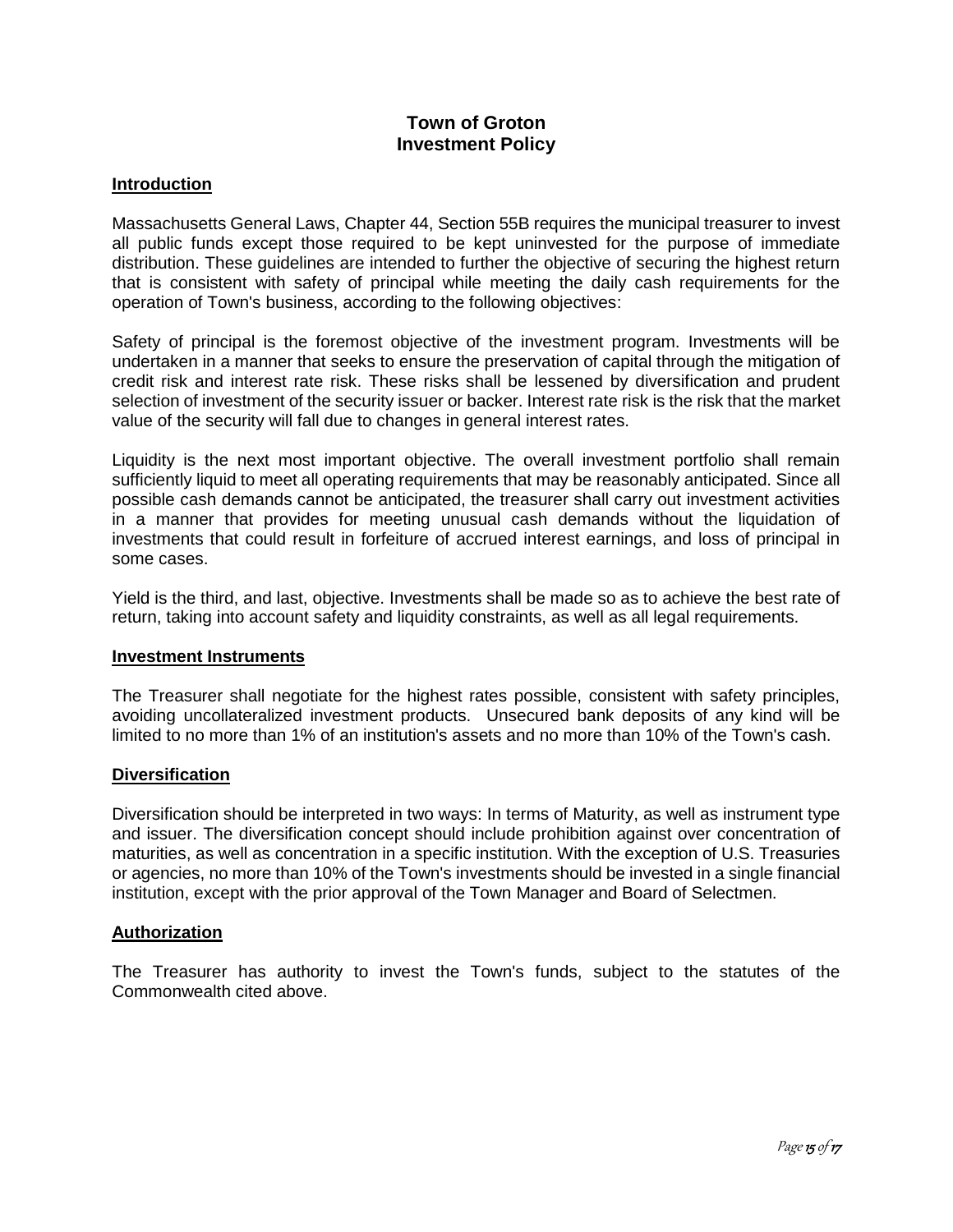# **Ethics**

The Town Treasurer (and Assistant Treasurer) shall refrain from any personal activity that may conflict with the proper execution of the investment program or which could impair ability to make impartial investment decisions. Said individuals shall disclose to the Town Manager any material financial interest in financial institutions that do business with the Town. They shall also disclose any large personal financial investment positions or loans that could be related to the performance of the Town's investments.

# **Relationship with Financial Institutions**

Financial institutions should be selected first and foremost with regard to safety. The Town should subscribe to and use one or more of the recognized bank rating services, such as Veribanc or Sheshunoff. Brokers should be recognized, reputable dealers.

The Town shall require any brokerage houses and broker/dealers, wishing to do business with the municipality, to supply information and references sufficient to assure entering into a banking relationship.

# **The Investment of Trust Funds and Bonds Proceeds**

# Scope

This section of the policy applies only to funds that could be invested long-term (i.e. bond proceeds, trust funds and stabilization funds).

# Bond Proceeds

Investment of Bond proceeds is governed by the same restrictions as general funds, with the additional caveat of arbitrage regulations.

# Trust Funds

Trust Funds may be co-mingled and invested in any instruments allowed by Legal List issued by the Banking Commissioner. Each trust fund must be accounted for separately.

#### Stabilization Funds

The Stabilization Fund shall not exceed ten percent of the equalized valuation of the Town, and any interest shall be added to and become a part of the fund.